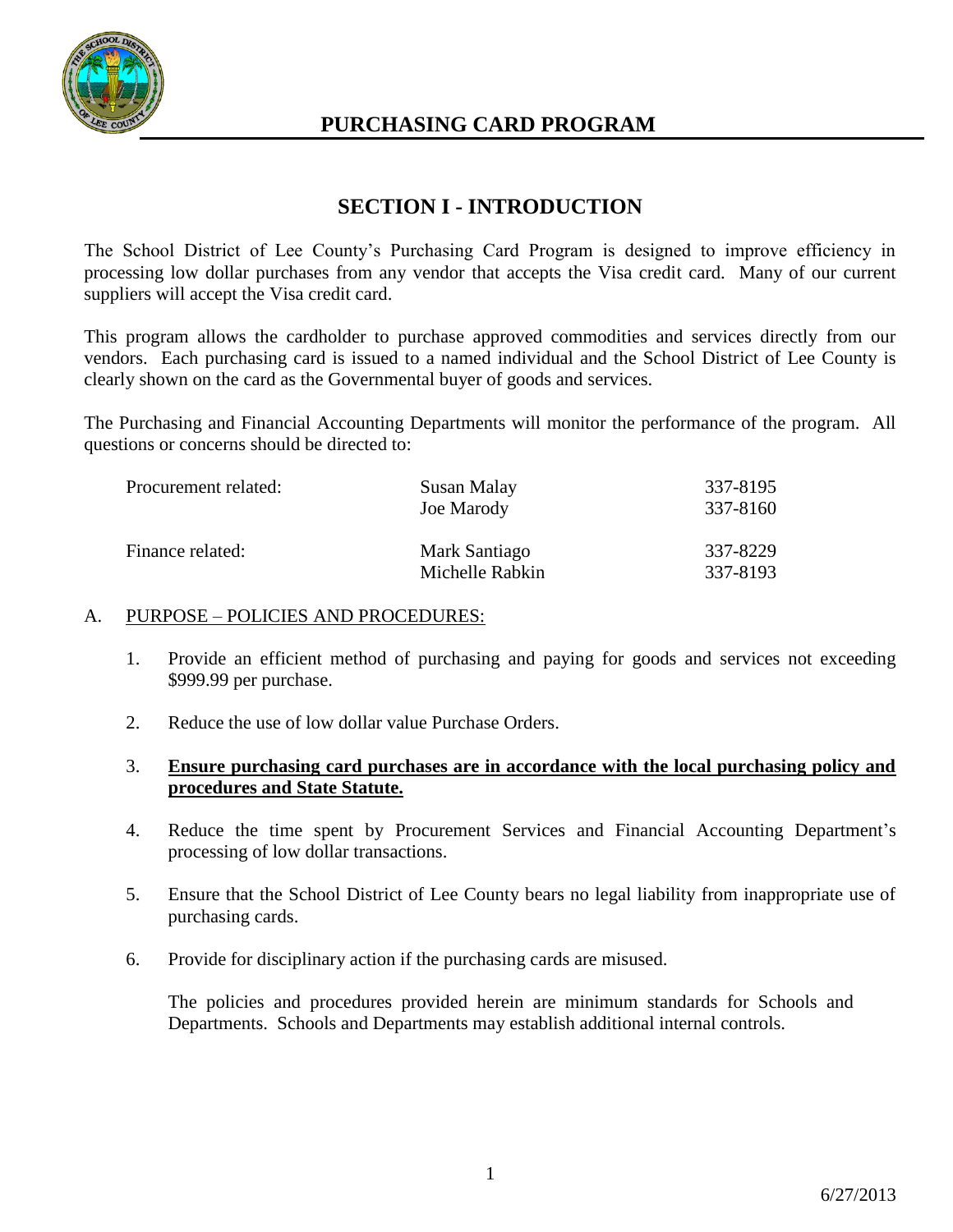#### B. HOW IT WORKS

The Purchasing Card system simplifies the procurement/disbursement process. Procurement responsibility is delegated to the ordering School or Department enabling an authorized cardholder to place an order directly with the vendor.

When the supplier at the point-of-sale requests a purchase authorization, the Visa Purchasing Card system validates the transaction against preset limits established by the Procurement Services Administrator. All transactions are approved or declined (electronically) based on the Purchasing Card authorization criteria established. The authorization criteria may be adjusted periodically as needed and may include, but is not limited to, the following:

- Single purchase limit as set by Procurement Services Administrator (not to exceed \$999.99)
- Monthly spending limit
- Approved Merchant Category Codes
- Number of transactions allowed per day
- Number of transactions allowed per month

The authorization process occurs through the electronic system that supports the Purchasing Card processing services under the School District of Lee County agreement with Bank of America.

#### C. WHO DOES WHAT?

The following is a summation of the responsibilities of the individuals and organizations involved in the Purchasing Card system.

- **Cardholder**
- Sign employee authorization statement
- Hold and secure purchasing card
- Order materials
- Collect and save all sales receipts to submit to bookkeeper/department secretary
- **Bookkeeper/Reviewer**
- Match receipts with monthly card statement
- Review monthly statements for validity of all transactions
- Review monthly charges with principal/department head
- Identify disputed charges
- Verify the appropriateness of account line (i.e., location/fund/cost center/function/ project/object code)
- Include the names of all travelers on receipts for registrations, hotel, and airline tickets.
- Forward statement(s) with completed transmittal form and original receipts within five (5) days to Financial Accounting Department.

#### **Principal/Department Head/Approver**

- Request Purchasing Cards for designated employees
- Set Department spending limits within established guidelines
- Designate representatives responsible for authorizing charges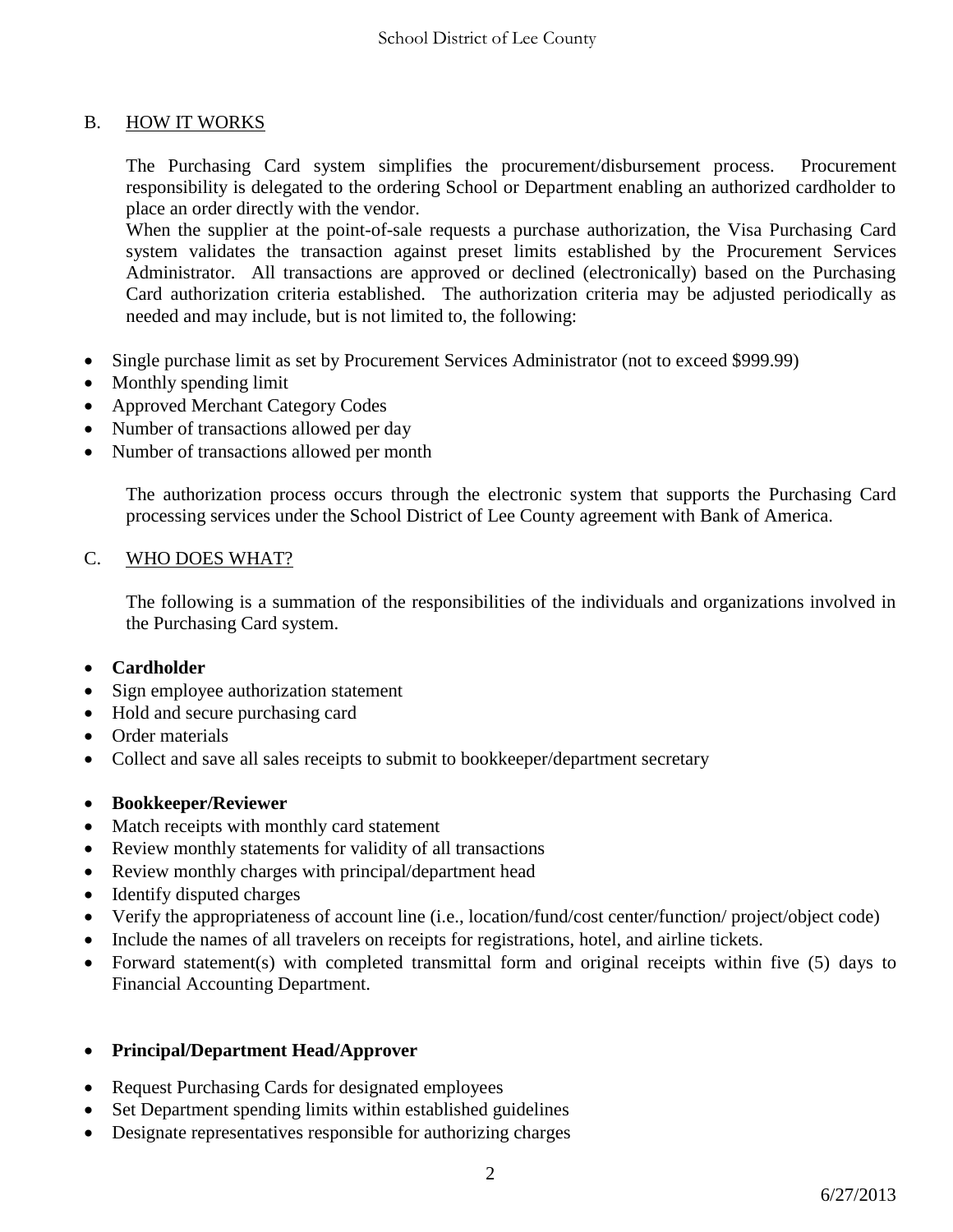- Collect cards from cardholders that end employment
- Evaluate the need to reissue cards when employees transfer
- Notify the Card Administrator of terminated cards and return to PCA
- Sign the monthly statement authorizing charges
- Resolve issues regarding whether items are business or personal

### **Financial Accounting Department**

- Receive approved monthly statements from all cardholders
- Receive consolidated statement from Purchasing Card issuer
- Confirm that Department Representatives authorize all charges
- Notify Departments when approved monthly statements are not received
- Pay all monthly charges from consolidated statement
- File and store statements, receipts etc.

### **Procurement Services**

- Pursue supplier discount opportunities
- Approve/disapprove all Purchasing Card requests
- Coordinate issuance and cancellations of cards
- Obtain a signed acceptance document for card recipient before card is issued
- Coordinate training for prospective card holders
- Maintain complete list of issued Purchasing Cards.
- Conduct a semi-annual inventory of Purchasing Cards and provide a report of the results of the inventory to the Internal Auditor
- Notify bank of cancelled lost cards
- Coordinate program policy issues
- Participate in ongoing program reviews
- Participate in resolving billing disputes
- Final resolution of supplier disputes
- Maintain Policy and Cardholder guides/manuals
- Make recommendation for disciplinary action in the event of misuse in accordance with the policy
- Evaluate Purchasing Card feedback from suppliers
- Establish and monitor benchmarking objectives
- Coordinate and maintains internal controls
- Target new cardholders and expanded use of card
- Set daily transaction limit
- **Internal Auditor**
- Conduct periodic operational and compliance audits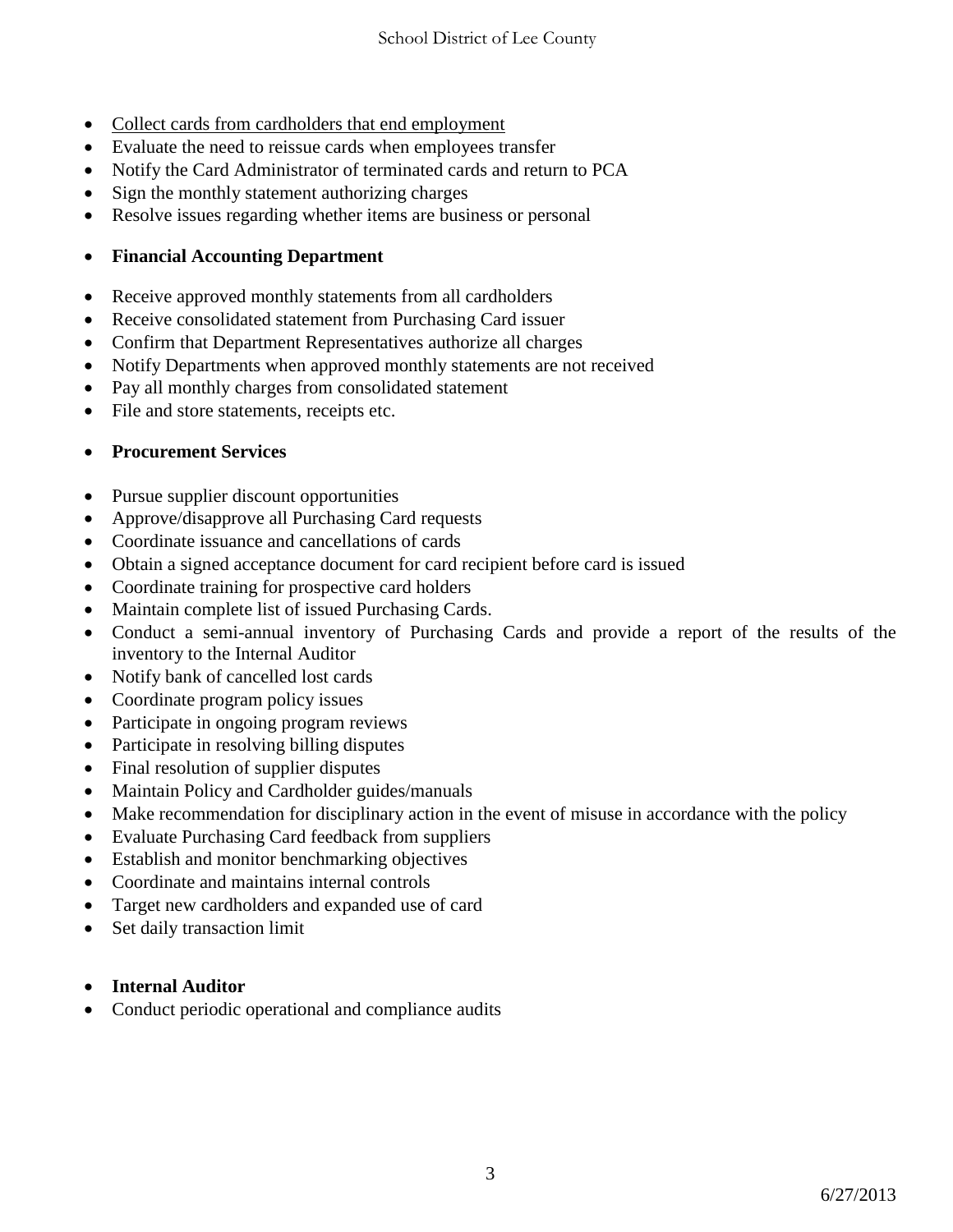## **SECTION II - POLICIES AND PROCEDURES**

#### A. ASSIGNMENT AND CONTROL OF THE PURCHASING CARD

#### 1. REQUESTS FOR AND ISSUANCE OF PURCHASING CARDS

- a) Purchasing cards will be issued to individual employees who frequently purchase goods and services.
- b) The purchasing card will have the employee's name, School District of Lee County, tax ID Number, and the expiration date embossed on the face of the card. The purchasing card issuing company will not have individual cardholder information other than the cardholder's work address. No credit records, social security numbers etc. of the cardholder are maintained.
- c) All requests for purchasing cards must be made to the Procurement Services Department by the Principal/Department Head using the authorized SDLC request form.
- d) Requests for new cardholders or for changes to current cardholders will be made by submitting a request form to the Purchasing Card Administrator.
- e) When the Purchasing Card Administrator receives a Purchasing Card from the issuing Card Company, the cardholder will be required to participate in the training regarding use of the purchasing card, personally take receipt of the card, sign a purchasing card agreement with the School District of Lee County, and sign a certification and receipt form. **The cardholder will be given a copy of the Purchasing Card Policies and Procedures guide**.

#### 2. LOST OR STOLEN PURCHASING CARDS

- a) If a purchasing card is lost, stolen or misplaced, the cardholder must immediately notify the Purchasing Card Administrator in Procurement Services or Bank of America of the loss. A police report should be filed if the card is stolen.
- b) The cardholder will be responsible for reporting all information necessary to reduce the liability to the School District of Lee County for a lost or stolen card.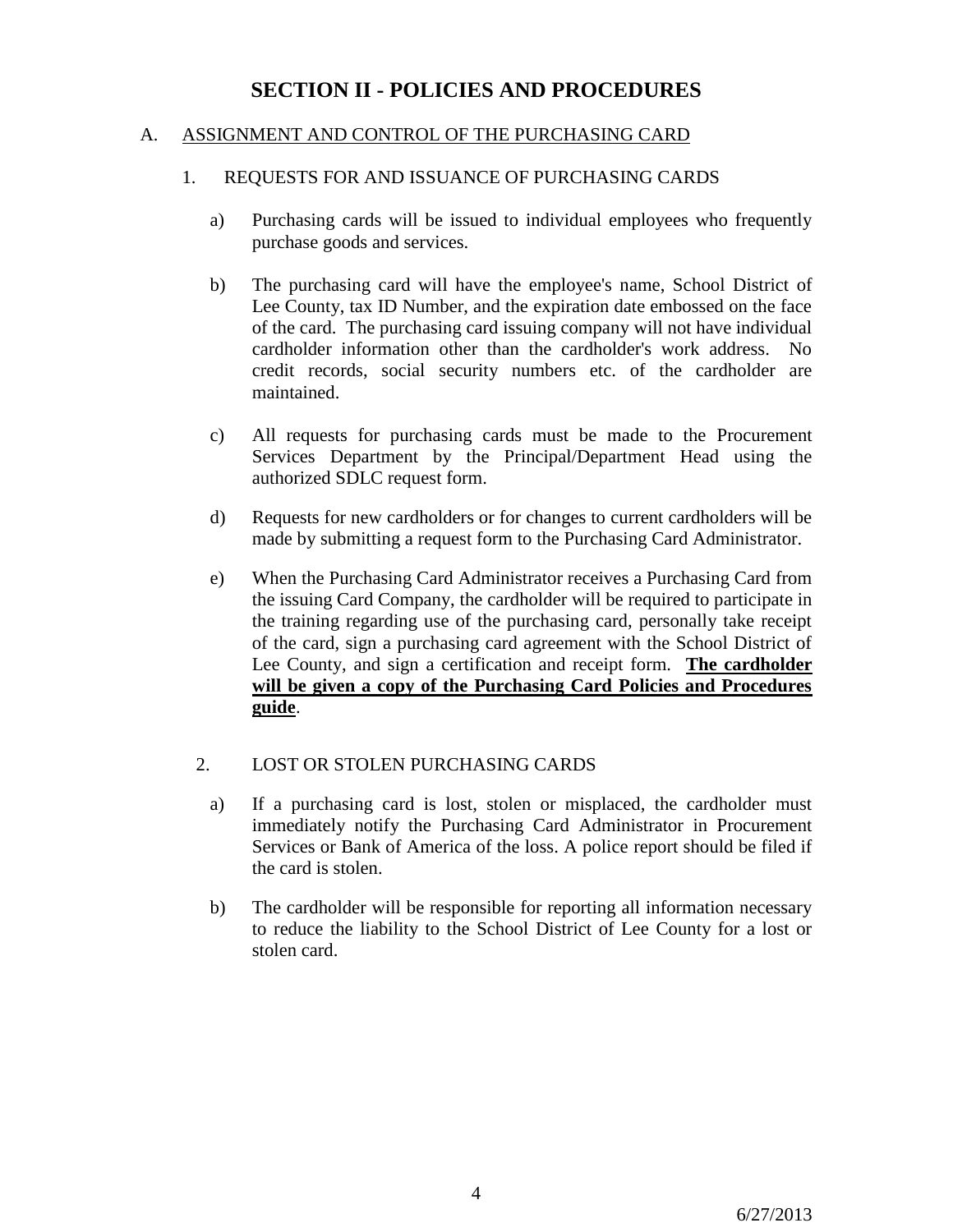- 3. TERMINATION OR TRANSFER OF CARDHOLDER
- a. **When an employee ends their employment or is transferred to another School/Department, the Principal/Department Head shall collect the purchasing card and then submit the purchasing card to the Purchasing Card Administrator.**
- **b. If the Principal/Department Head is unable to collect the purchasing card when an employee's employment is terminated, he/she shall immediately notify the Purchasing Card Administrator. The Purchasing Card Administrator will ensure that the card is canceled.**
- c. The School/ Department is responsible for all cost associated with the replacement of a lost or stolen card.
- d. Disciplinary action will be taken in the event that the Purchasing Card Administrator or bank is not notified immediately of a lost or stolen card.

### B. LIMITATIONS ON USE OF PURCHASING CARD

### 1. CARDHOLDER USE ONLY

Only the employee whose name is embossed on the card may use the purchasing card. No other person is authorized to use the card. The cardholder is responsible and accountable for all transactions that occur on his/her card. The card holder is responsible to ensure that no sales tax is charged on any purchase.

### 2. SCHOOL DISTRICT PURCHASES ONLY

The purchasing card is to be used for School District authorized purchases only.

**The purchasing card cannot be used for any personal use and any such use will require immediate reimbursement and will result in disciplinary action that may include dismissal.**

### 3. DOLLAR LIMITATIONS

 a. The Principal/Department Head approving the assignment of a purchasing card will set two limits for each cardholder: A single purchase limit and a 30 day limit. The maximum limits shall be \$999.99 for a single purchase and \$12,500.00 during the 30-day billing cycle. Requests for spending limit changes must be initiated and authorized only by the Principal/Department Head. The Principal/Department Head may impose additional limitations.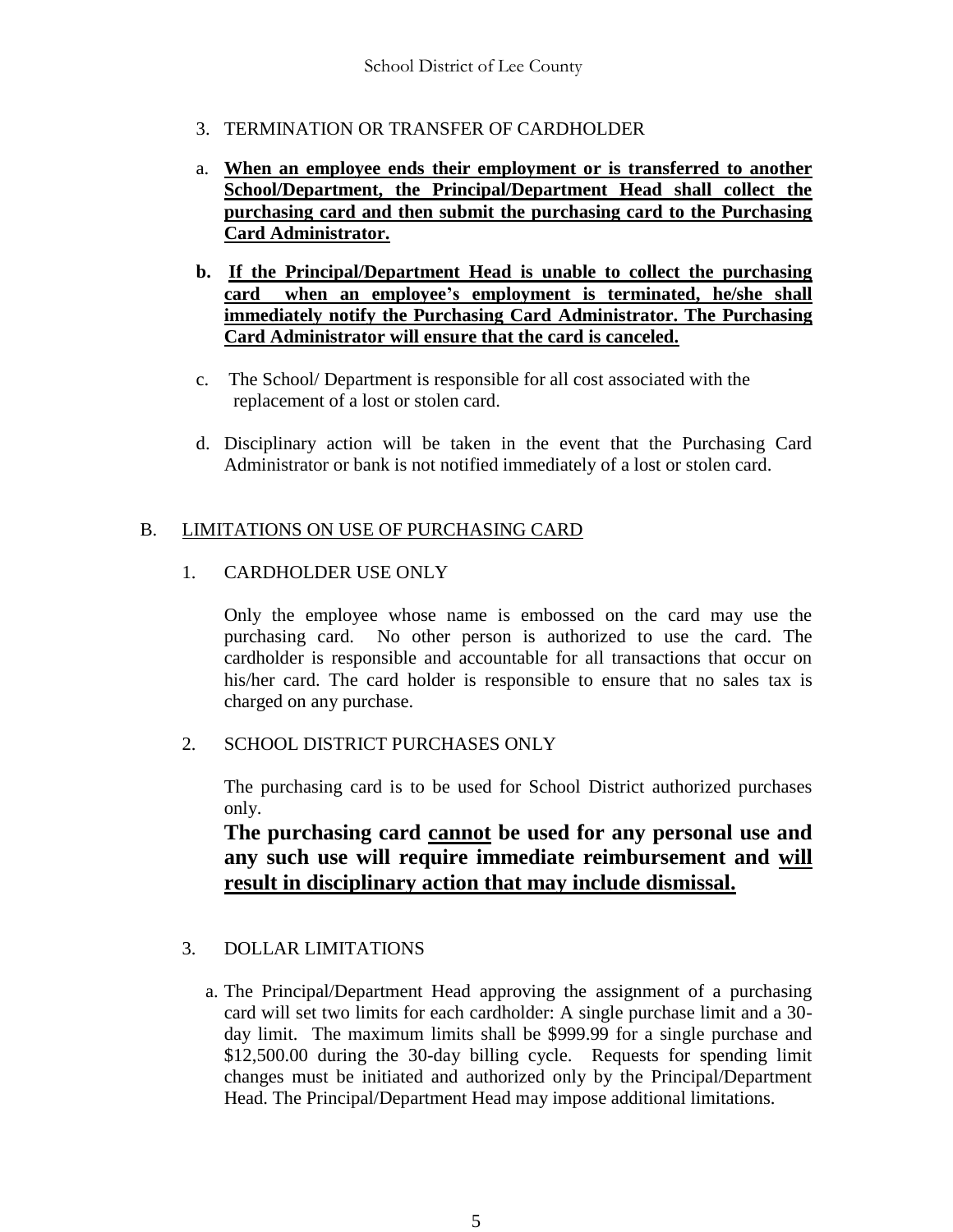#### School District of Lee County

b. A purchase may be made of multiple items, but the invoice cannot exceed \$999.99 or the cardholder's limit if less than \$999.99. **Charges for purchases shall not be split to stay within the single purchase limit. This will be considered abuse of the Purchasing Card program and will result in disciplinary action.**

### 4. OTHER CONDITIONS

- a. All items purchased over-the-counter must be immediately available. No back ordering is allowed.
- b. All items purchased during one telephone transaction must be delivered in a single delivery. If an item is not immediately available, no back ordering is allowed.
- c. The vendor must deliver all items purchased by telephone within the 30-day billing cycle. The order should not be placed without this assurance.

### 5. **PROHIBITED USES OF PURCHASING CARDS**

The following types of items may **not** be purchased with a purchasing card, no matter the dollar amount.

- a. Items whose cost is greater than \$999.99;
- b. Auto Repairs; (Transportation Department only)
- c. Fuel and oil (except for vehicles owned by the District or Rented by the District when out of County and for purchase of gasoline for site equipment by facility maintenance personnel);
- d. Restaurants;
- e. Cash advances;
- f. Telephone calls;
- g. Annual Contracts, Membership Dues, Subscriptions;
- h. Gifts
- i. Internal account purchases
- j. Personal items
- **k. Items available through the District Warehouse or Maintenance Stockroom.**
- **l. Any additional goods or services available from an existing district bid or on a bid the School District of Lee County is piggy-backing.**

### C. PROCEDURES FOR MAKING AND PAYING FOR PURCHASES

- 1. DOCUMENTATION OF OVER-THE-COUNTER PURCHASES
	- a. When an over-the-counter purchase is made, the cardholder must obtain the customer's copy of the charge slip and ensure that the charge slip does not include sales tax on the purchase.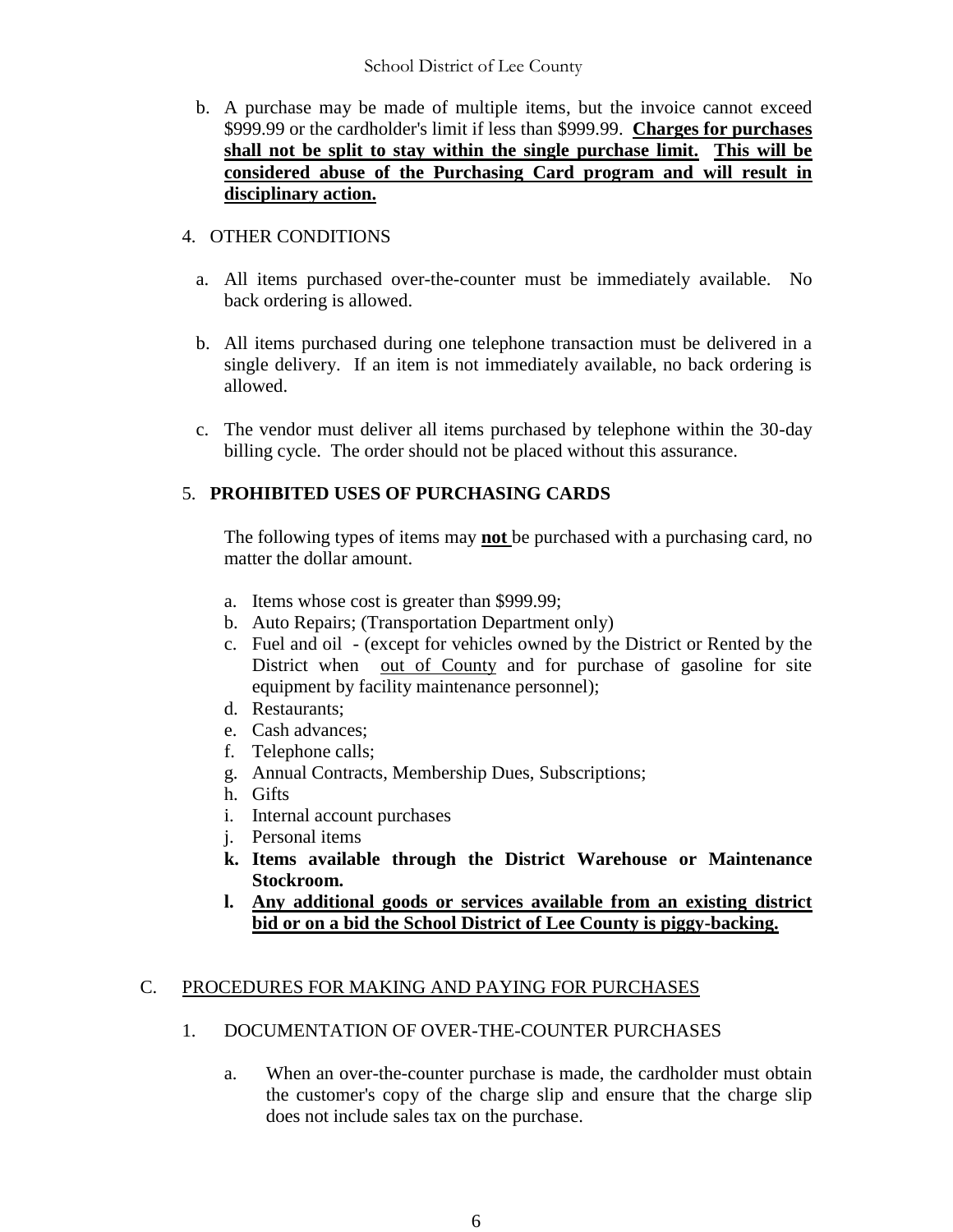b. The charge slip will be forwarded to the Bookkeeper/Department Secretary.

### 2. TELEPHONE ORDERS

- a. When placing a telephone order, the cardholder must confirm that the vendor will immediately forward a copy of the charge slip to the cardholder and that sales tax will not be charged on the charge slip.
- b. Ensure that the vendor will charge the purchasing card when shipment is made so that receipt of the supplies may be certified on the monthly Statement of Account. This is also a requirement of the vendor's contract with VISA.

### 3. ON-LINE ORDERS

- a. When ordering on-line, the cardholder must receive approval from the Principal/Department Head prior to placing the order.
- b. The cardholder is responsible to secure a confirmation of the purchase to include a description of the items purchased and the total charge including freight charges. On-line purchase confirmations are usually obtained by checking out through a Shopping Cart or some other final process to verify the purchase.
- c. The billing address that will be requested when ordering on-line is as follows:

The School District of Lee County 2855 Colonial Blvd. Fort Myers, FL. 33966-1012

The Phone number for the billing address is: (239) 334-1102

### 4. TRAVEL PURCHASES

- a. Leave Requests must be approved by the appropriate administrator prior to making any travel arrangements to include registration, airline tickets, hotels and etc.
	- 1. All purchase orders payable to Bank of America for travel must include the name of the traveler, dates traveling and the name of the conference/seminar etc..

### **OPEN PURCHASE ORDERS WILL NO LONGER BE ACCEPTED FOR TRAVEL AND REGISTRATIONS**

- b. Telephone the hotel to make the reservations and use the credit card to reserve the rooms.
	- 1. If one of the traveler's has a District credit card issued in their name, they can charge all of the hotel rooms on one credit card upon checking out of the hotel.
	- 2. If none of the traveler's has a District credit card issued in their name, issue a Purchase Order payable to the hotel and forward the confirmation to Financial Accounting Department for the check to be submitted in advance.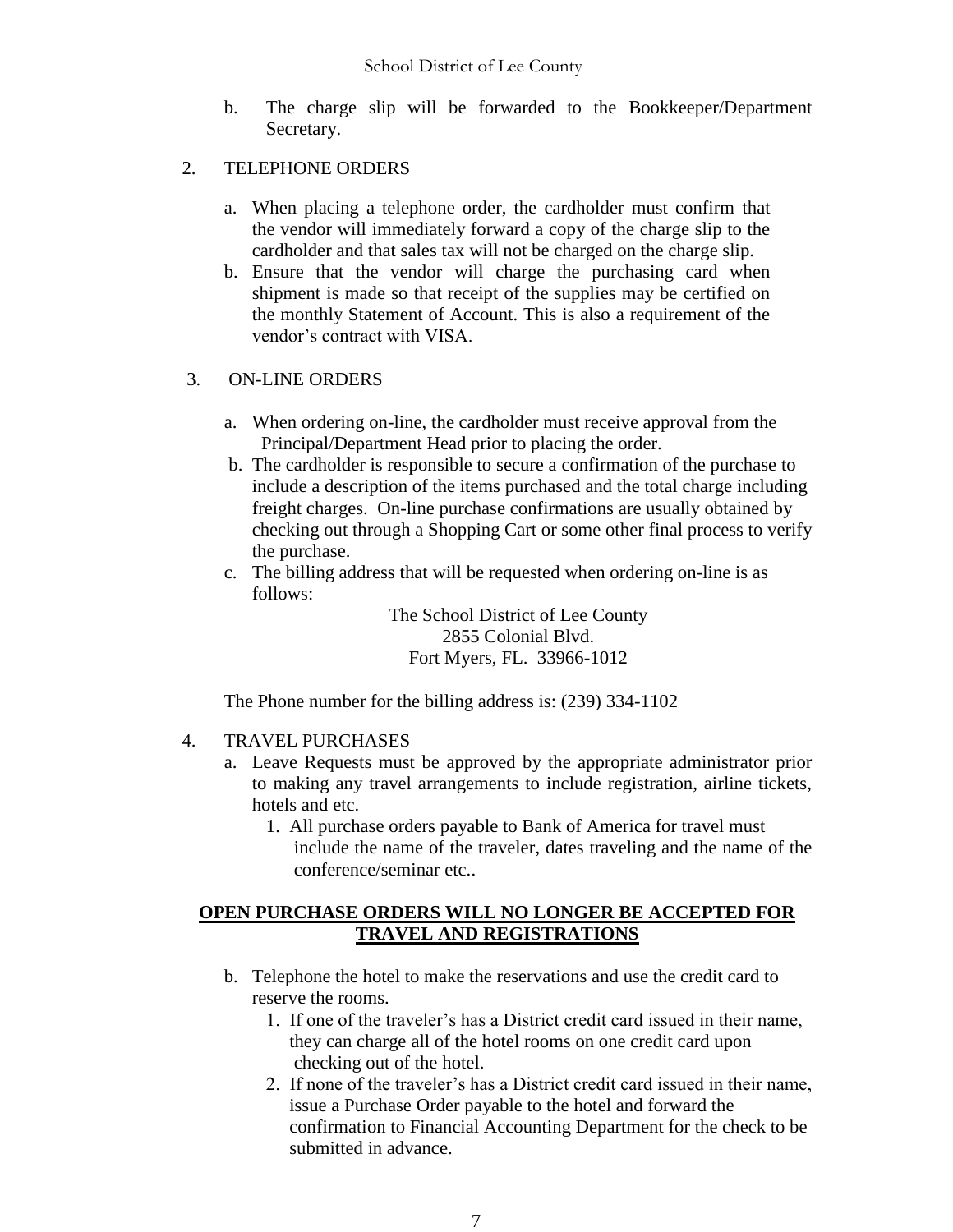- c. If allowed by the conference host, the credit card can be used to pay the registration.
- d. Airline arrangements can be made by using Expedia.com; Orbitz.com; Cheaptickets.com; Travelocity.com or going directly to the airline web site. TO LIMIT AGENCY FEES, IT IS STRONGLY RECOMMENDED THAT TRAVEL AGENTS NOT BE USED TO BOOK AIRLINE TICKETS. ALL TICKETS ARE NON-TRANSFERABLE AND NON-REFUNDABLE.
- 1. The most economical flight must be selected.
- 2. If the traveler is unable to use the ticket, the site where the ticket was booked must be contacted immediately (at least 24 hours prior) to the flight and the ticket is the property of the School District of Lee County. If the cancellation is due to medical or family emergencies or circumstances beyond the control of the traveler such as weather, other School District business or etc., all fees incurred are paid by the District. If the cancellation is due to changes made by the traveler, the traveler must reimburse the district any fees or cost associated with the cancellation.

### 5. MISSING DOCUMENTATION

If for some reason the cardholder does not have documentation of the transaction to forward to the Bookkeeper/Department Secretary, he/she must contact the vendor immediately to secure a copy of the charge slip/receipt. If a copy can not be secured from the vendor, the cardholder must forward a statement to include a description of the items purchased and that the receipt was not obtained for the Principal/Department Head's approval. The Bookkeeper/Reviewer must forward the statement approved by the Principal/Department Head with the receipts accompanying the statement for the period. Continued incidents of missing documentation may result in the cancellation of the employee's purchasing card.

### 6. PAYMENT AND INVOICE PROCEDURES

- a. The purchasing card company will mail an individual billing statement to the cardholder at their office and one consolidated statement for all cardholders to the Financial Accounting Department. This Statement of Account will list all transactions processed during the previous 30 days. If no purchases were made on the purchasing card during the billing cycle, no Statement of Account will be generated unless adjustments for previously billed transactions have been processed during that cycle.
- b. The cardholder must review the statement and note any errors or disputes. Card charge slips/receipts for all items listed on the statement should be attached to the statement. Account numbers for each item (or account numbers and total dollar amounts for groups of items) should be written on the transmittal form to be attached to the statement. The statement will then be reviewed and signed by the Principal/Department Head or their designee. By signing the statement, the authorized signer is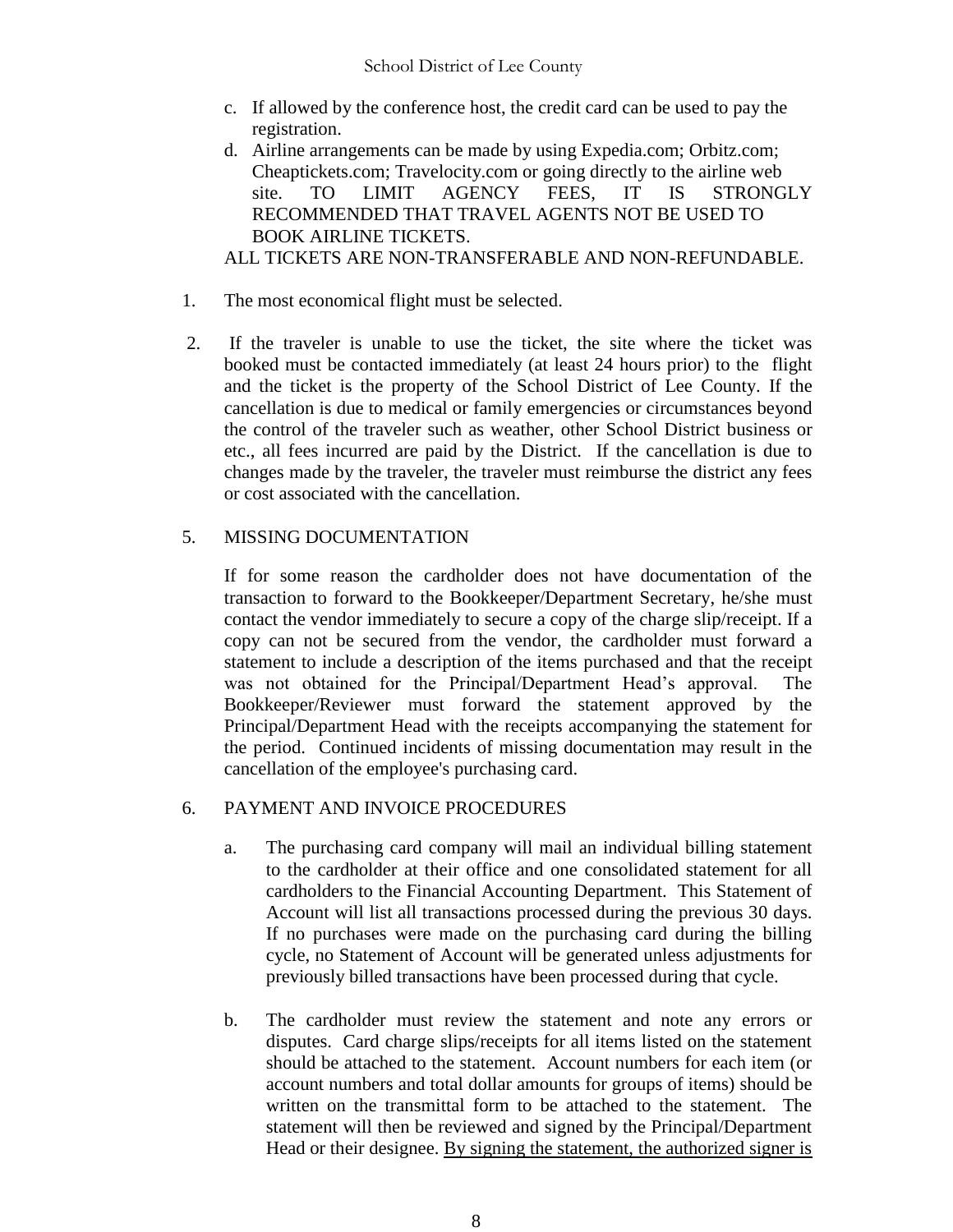School District of Lee County

certifying that all charges are appropriate and authorized and that all charges are proved by attached receipts. Once the authorized signer for the School/Department has reviewed and signed all statements for which they are responsible, the statements are forwarded to the Accounts Payable Section of the Financial Accounting Department.

#### **All statements shall be forwarded to the Financial Accounting Department according to the payment cycle list provided by Financial Accounting Department.**

- c. The Financial Accounting Department will ensure that the Purchasing Card charges are paid timely and that the consolidated statement received is reconciled against the individual cardholder statements forwarded from the Schools/Departments. Principals/Department Heads will be notified when individual statements are not received in the allotted time. Continued failure to meet the five workday deadlines may result in the revocation of Purchasing Cards at the discretion of the Procurment Services Administrator/Purchasing Card Administrator.
- d. If the statement is not received in the Financial Accounting Department prior to when payment is due, the Principal/Department Head will be contacted by the Financial Accounting Department. Any processing charges due to late transactions will be added to the payment. If this happens 4 times, it can be requested by the Procurement Services Department or administrator that the card that causes the violation be returned.
- e. All purchases made by using the purchasing card will be charged to the school/department of the cardholder. There will be no internal transfers for purchases between schools or departments from school to school or department to department for misallotment of material purchased.

### D. DISPUTES

- 1. If items purchased with the purchasing card are defective, the cardholder must return the item(s) to the vendor for replacement or credit. If the service paid for with a purchasing card is faulty, the vendor must be notified and directed to correct the situation or provide a credit. **CASH REFUNDS WILL NOT BE PERMITTED.** If the vendor refuses to replace or correct the faulty item or service, the purchase will be considered in dispute. If the quantity of items received is less than the invoice and charge billing, then the transaction must be disputed.
- 2. A disputed item must be explained with a note on the cardholder's Statement of Account before the statement is forwarded to the Accounts Payable section for payment.
- 3. It is essential that the time frames and documentation requirements established by the purchasing card issuer are followed to protect the cardholder's rights in dispute.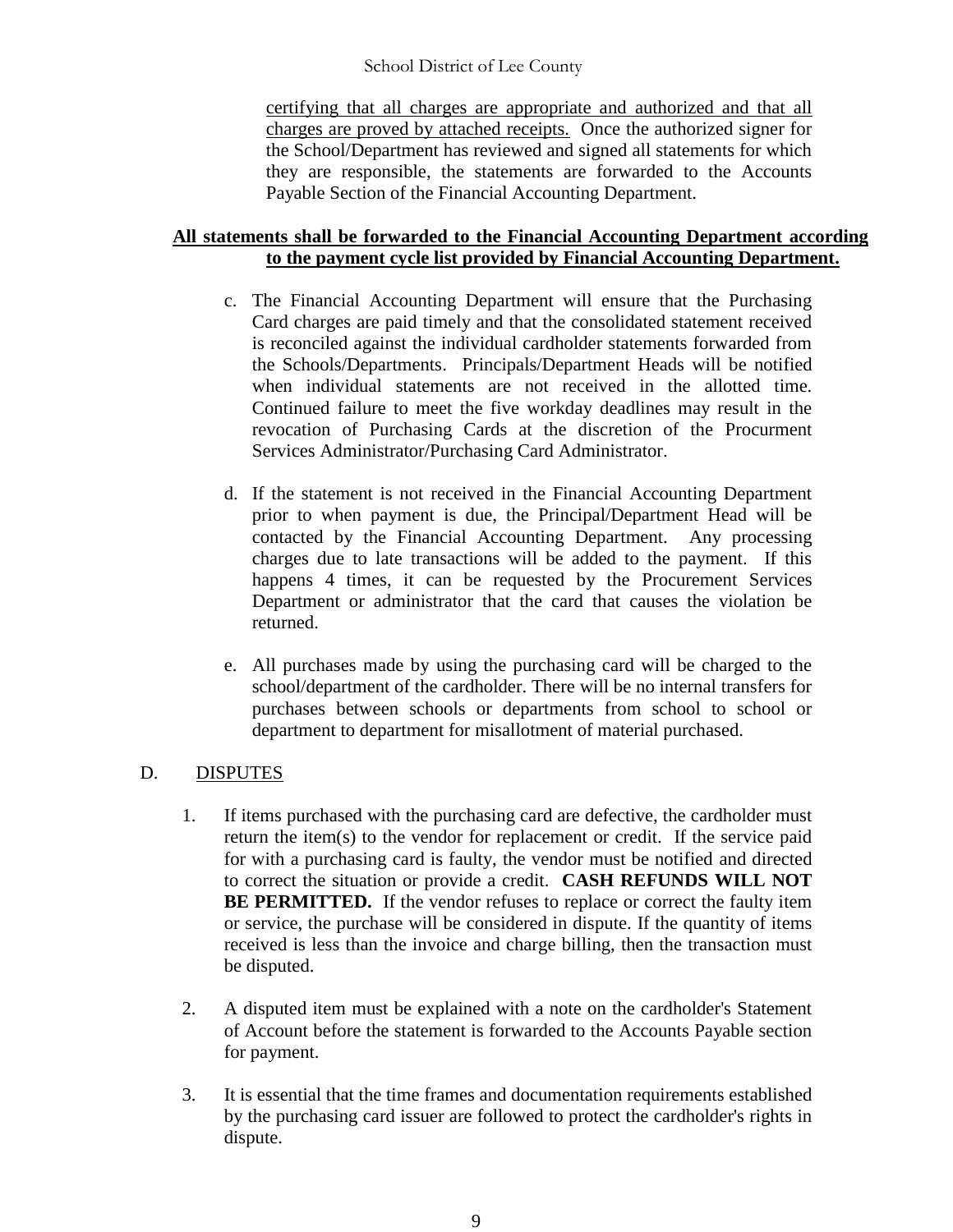## **DISPUTES PROCEDURES**

A **dispute** occurs when a cardholder questions a transaction that has been charged to his/her account. The following steps must be taken to ensure prompt settlement:

- 1. The cardholder contacts the Merchant about the transaction and supplies the necessary information to begin the resolution process, **AND;**
- 2. The cardholder completes the *Bank of America VISA Dispute Form* and faxes to Bank of America (800-538-8788) explaining the reason(s) for the dispute as well as a copy of the statement if the item has posted. Bank of America will then place the transaction into a disputed status.
- 3. If the problem is resolved between the merchant and the cardholder, the cardholder should write the solution agreed upon on the bottom of the *Dispute Form* that was previously faxed to Bank of America, and fax it to Bank of America as soon as possible. If an agreement cannot be reached, the following steps will be completed:
- 4. After the item has been entered as a dispute, Bank of America must determine who is responsible by researching the transaction including requesting a copy of the sales draft when necessary. When responsibility for the transaction is determined, the dispute will be settled on-line.
- 5. When an account is in a dispute status, the disputed amount is still included in calculating the available money for authorizations (monthly limit). At the time the item is placed in dispute, it is removed from all finance charge, late charge, over limit fee, past due amount and calculations. Finance charges, which accrue from posting until the item is placed in dispute, must be handled according to School District's policy. Any cardholder statements generated while the account is in dispute will display the following message:

#### YOUR ACCOUNT IS IN DISPUTE FOR \$XXX.XX. THIS AMOUNT HAS NOT BEEN INCLUDED IN THE FINANCE CHARGE OR PAYMENT CALCULATIONS.

- 6. If the cardholder is actually responsible for the transaction, the dispute is settled in favor of Bank of America and no further actions are required. If the cardholder is not responsible for the transaction, the dispute is settled for the cardholder and the Chargeback process may be initiated against the Merchant.
- 7. If there continues to be problems with a particular merchant, the cardholder should notify the Procurment Services Administrator of the problems.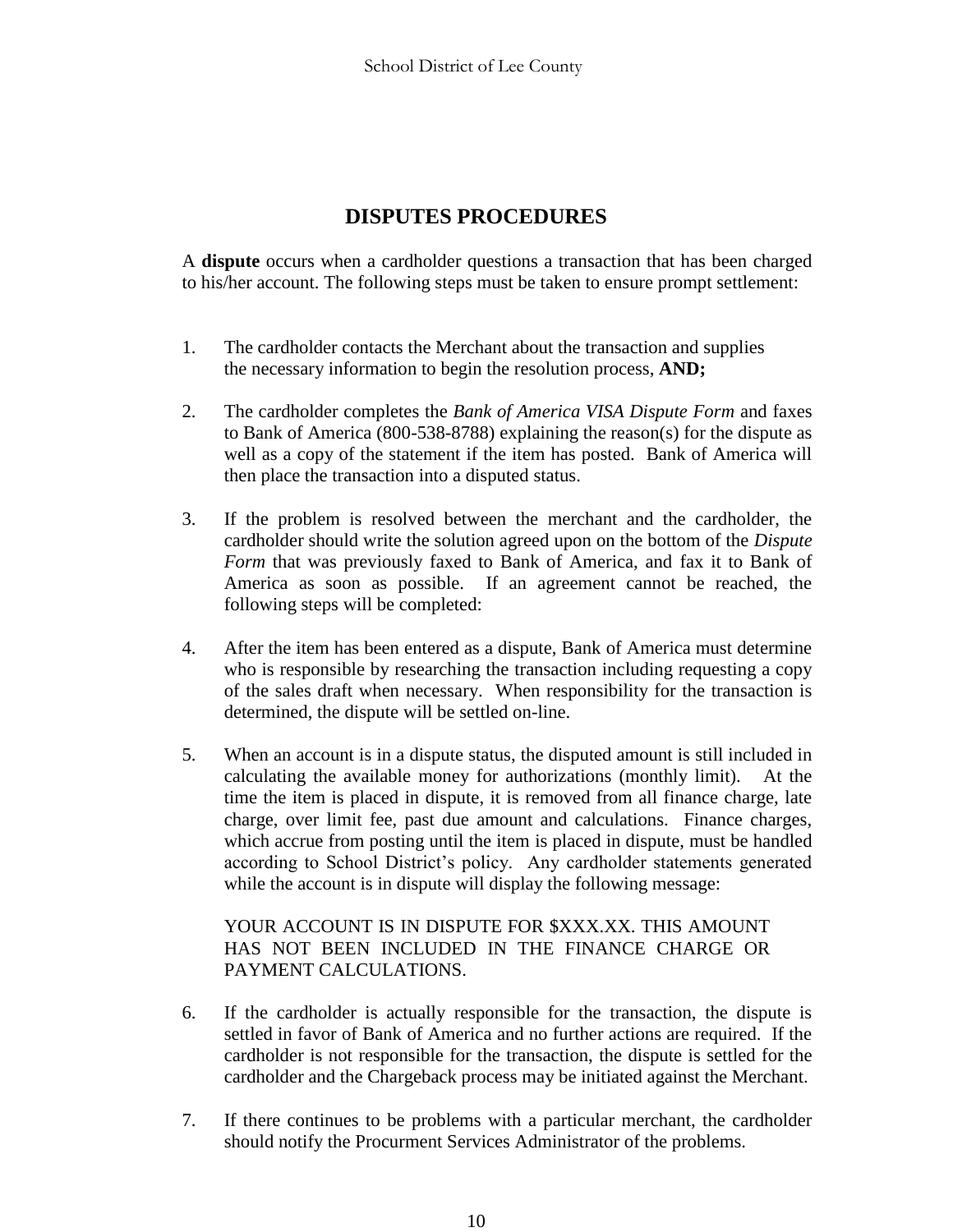### E. REVIEW OF PURCHASES BY DEPARTMENTS

- 1. **Because of their knowledge of the job responsibilities and requirements, Principals/Department Heads are required to review each purchasing card expenditure (item purchased, amount, and vendor) to ensure the goods or services were necessary, and for official use.**
- 2. When purchases are questioned, the Principal/Department Head or a designated administrator will be responsible for resolving the issue with the cardholder. If the Principal/Department Head is not satisfied that the purchase was necessary and for official use, the cardholder must provide either a credit voucher proving the item(s) were returned for credit or a personal check for the full amount of the purchase. Checks must be sent to the Financial Accounting Department with an explanation and account number. A copy will be forwarded by the Financial Accounting Department to the Procurment Services Administrator. Violation of purchasing privileges or use of the card for inappropriate items by an employee will result in confiscation of the card and disciplinary action up to and including dismissal.
- 3. Serious or continued misuse of the purchasing card will result in the revocation of the card. The Principal/Department Head or other district officials will discipline, as necessary, employees incorrectly using their purchasing card.
- 4. To help the Schools/Departments in their reviews, management reports will be available from the purchasing card company.

### SPECIAL USE CARDS

There may be situations when an employee only needs a Purchasing Card due to job duties associated with a special project. The special use Purchasing Card feature provides a card for these situations and can be activated when needed. The Principal/Department Head should contact the Procurement Services Administrator who will contact Bank of America Commercial Card Services. Once the project is over, the Procurement Services Administrator is notified by the Principal/Department Head and deactivates the card. Activation and deactivation of the emergency cards will be coordinated by the Procurement Services Administrator (or designee). When not in use, the special use cards will be kept locked in a safe in the Financial Accounting Department.